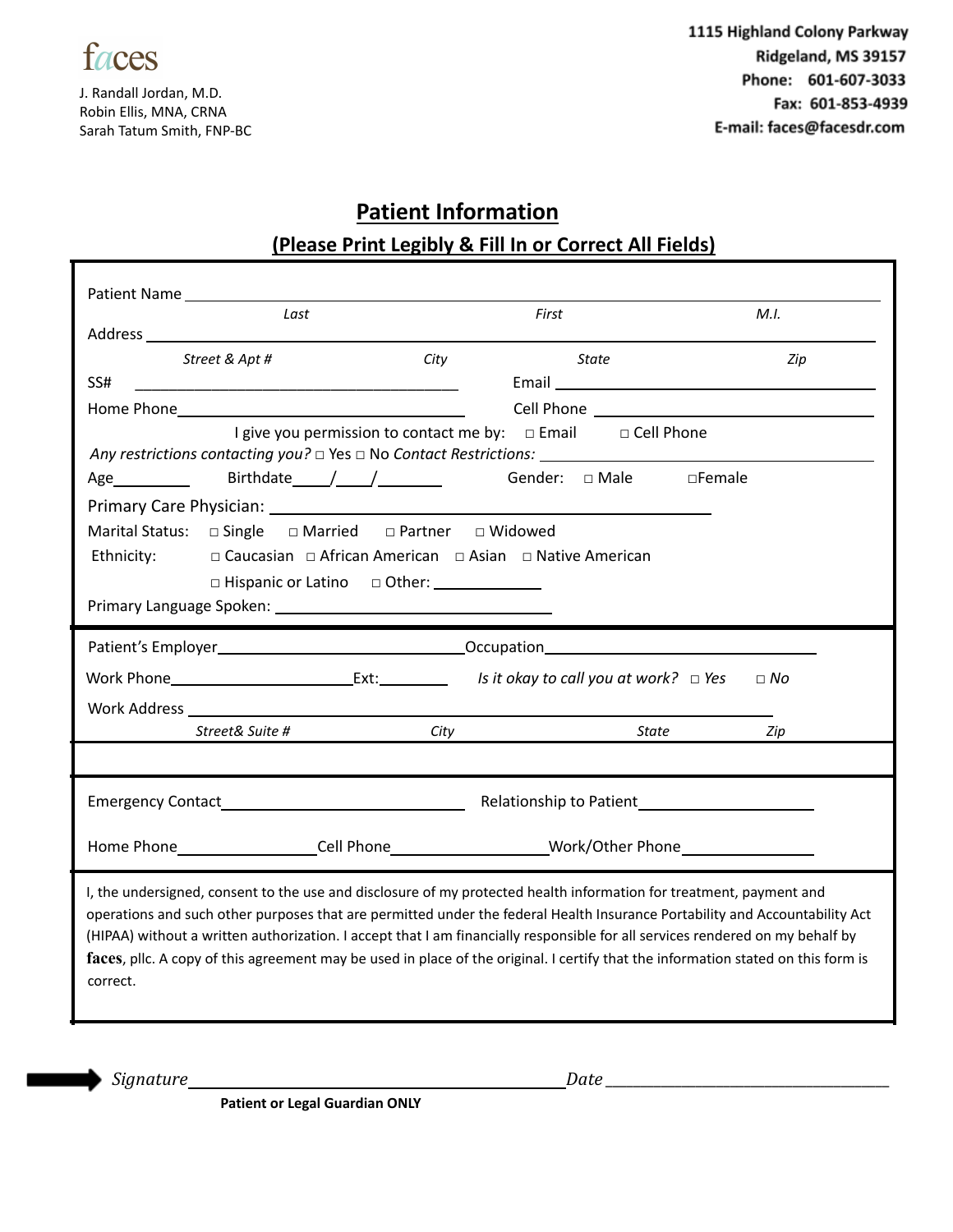

J. Randall Jordan, M.D. Robin Ellis, MNA, CRNA Sarah Tatum Smith, FNP-BC

| <b>Health Information</b>                                                                                                                                                                                                        |        |                                  |           |                  |                                                                                                                                                                                                                                |                                   |
|----------------------------------------------------------------------------------------------------------------------------------------------------------------------------------------------------------------------------------|--------|----------------------------------|-----------|------------------|--------------------------------------------------------------------------------------------------------------------------------------------------------------------------------------------------------------------------------|-----------------------------------|
|                                                                                                                                                                                                                                  |        |                                  |           |                  |                                                                                                                                                                                                                                |                                   |
| Age: Height: feet inches Weight: Ibs.                                                                                                                                                                                            |        |                                  |           |                  |                                                                                                                                                                                                                                |                                   |
| Who referred you to our practice?<br><u> Who referred</u> you to our practice?                                                                                                                                                   |        |                                  |           |                  |                                                                                                                                                                                                                                |                                   |
| Do you have or have you had any of the following: (Circle each)                                                                                                                                                                  |        |                                  |           |                  | If None Check Here □                                                                                                                                                                                                           |                                   |
| <b>Abnormal Bleeding</b>                                                                                                                                                                                                         | No/Yes | Headaches/Migraine               |           | No/Yes           | Skin Cancer                                                                                                                                                                                                                    | No/Yes                            |
| Arthritis                                                                                                                                                                                                                        | No/Yes | <b>Heart Disease</b>             |           | No/Yes           | Skin Disease                                                                                                                                                                                                                   | No/Yes                            |
| Asthma                                                                                                                                                                                                                           | No/Yes | Heart Murmur                     |           | No/Yes           | Sleep Apnea                                                                                                                                                                                                                    | No/Yes                            |
| <b>Breast Cancer</b>                                                                                                                                                                                                             | No/Yes | <b>Hepatitis</b>                 |           | No/Yes           | Stroke                                                                                                                                                                                                                         | No/Yes                            |
| Cancer (other)                                                                                                                                                                                                                   | No/Yes | High Blood Pressure              |           | No/Yes           | Thyroid Disorder                                                                                                                                                                                                               | No/Yes                            |
| Chest Pain                                                                                                                                                                                                                       | No/Yes | High Cholesterol<br>No/Yes       |           | Tuberculosis     | No/Yes                                                                                                                                                                                                                         |                                   |
| <b>Diabetes</b>                                                                                                                                                                                                                  | No/Yes | No/Yes<br>HIV/AIDS               |           | Ulcers (Gastric) | No/Yes                                                                                                                                                                                                                         |                                   |
| <b>Fever Blisters</b>                                                                                                                                                                                                            | No/Yes | Kidney Disorder                  |           | No/Yes           | Other                                                                                                                                                                                                                          |                                   |
| Hay Fever/Allergies No/Yes                                                                                                                                                                                                       |        | Sinus Problems/Infections No/Yes |           |                  |                                                                                                                                                                                                                                |                                   |
| Explain: 2008 and 2008 and 2008 and 2008 and 2008 and 2008 and 2008 and 2008 and 2008 and 2008 and 2008 and 20<br>Contract and 2008 and 2008 and 2008 and 2008 and 2008 and 2008 and 2008 and 2008 and 2008 and 2008 and 2008 an |        |                                  |           |                  |                                                                                                                                                                                                                                |                                   |
|                                                                                                                                                                                                                                  |        |                                  |           |                  |                                                                                                                                                                                                                                |                                   |
|                                                                                                                                                                                                                                  |        |                                  |           |                  |                                                                                                                                                                                                                                |                                   |
|                                                                                                                                                                                                                                  |        |                                  |           |                  |                                                                                                                                                                                                                                |                                   |
|                                                                                                                                                                                                                                  |        |                                  |           |                  |                                                                                                                                                                                                                                |                                   |
| <b>List All Medication Allergies:</b>                                                                                                                                                                                            |        |                                  |           |                  |                                                                                                                                                                                                                                |                                   |
|                                                                                                                                                                                                                                  |        |                                  |           |                  |                                                                                                                                                                                                                                |                                   |
| $\Box$ No Known Allergies $\Box$ Latex Allergy $\Box$ Tape Allergy                                                                                                                                                               |        |                                  |           |                  |                                                                                                                                                                                                                                |                                   |
|                                                                                                                                                                                                                                  |        |                                  |           |                  |                                                                                                                                                                                                                                |                                   |
|                                                                                                                                                                                                                                  |        |                                  |           |                  |                                                                                                                                                                                                                                |                                   |
|                                                                                                                                                                                                                                  |        |                                  |           |                  |                                                                                                                                                                                                                                |                                   |
|                                                                                                                                                                                                                                  |        |                                  |           |                  |                                                                                                                                                                                                                                |                                   |
| Medication:                                                                                                                                                                                                                      |        |                                  | Reaction: |                  |                                                                                                                                                                                                                                |                                   |
|                                                                                                                                                                                                                                  |        |                                  |           |                  |                                                                                                                                                                                                                                |                                   |
|                                                                                                                                                                                                                                  |        |                                  |           |                  |                                                                                                                                                                                                                                |                                   |
|                                                                                                                                                                                                                                  |        |                                  |           |                  | List ALL (Prescription and Over-the-Counter) Medications you are presently taking or have taken within the                                                                                                                     |                                   |
| last month:                                                                                                                                                                                                                      |        |                                  |           |                  |                                                                                                                                                                                                                                |                                   |
| $\Box$ No Current Medications                                                                                                                                                                                                    |        |                                  |           |                  |                                                                                                                                                                                                                                |                                   |
|                                                                                                                                                                                                                                  |        |                                  |           |                  |                                                                                                                                                                                                                                |                                   |
|                                                                                                                                                                                                                                  |        |                                  |           |                  |                                                                                                                                                                                                                                |                                   |
| Medication: Medication:                                                                                                                                                                                                          |        |                                  |           |                  |                                                                                                                                                                                                                                | Dose:_________                    |
|                                                                                                                                                                                                                                  |        |                                  |           |                  | Dose: Medication: Medication:                                                                                                                                                                                                  | $\mathsf{Dose:}\_\_\_\_\_\_\_\_\$ |
| Medication: ____________________                                                                                                                                                                                                 |        |                                  |           |                  | Dose: Medication: New Processing Contract Control Contract Contract Contract Contract Contract Contract Contract Contract Contract Contract Contract Contract Contract Contract Contract Contract Contract Contract Contract C | Dose:                             |
|                                                                                                                                                                                                                                  |        |                                  |           |                  |                                                                                                                                                                                                                                | Dose:                             |
| Medication: _______________________                                                                                                                                                                                              |        |                                  |           |                  | Dose: Medication: 1997 Medication: 1997 Medication: 2008                                                                                                                                                                       | Dose:                             |
| Medication: ___________________                                                                                                                                                                                                  |        | Dose:                            |           |                  |                                                                                                                                                                                                                                | Dose:                             |
|                                                                                                                                                                                                                                  |        |                                  |           |                  |                                                                                                                                                                                                                                |                                   |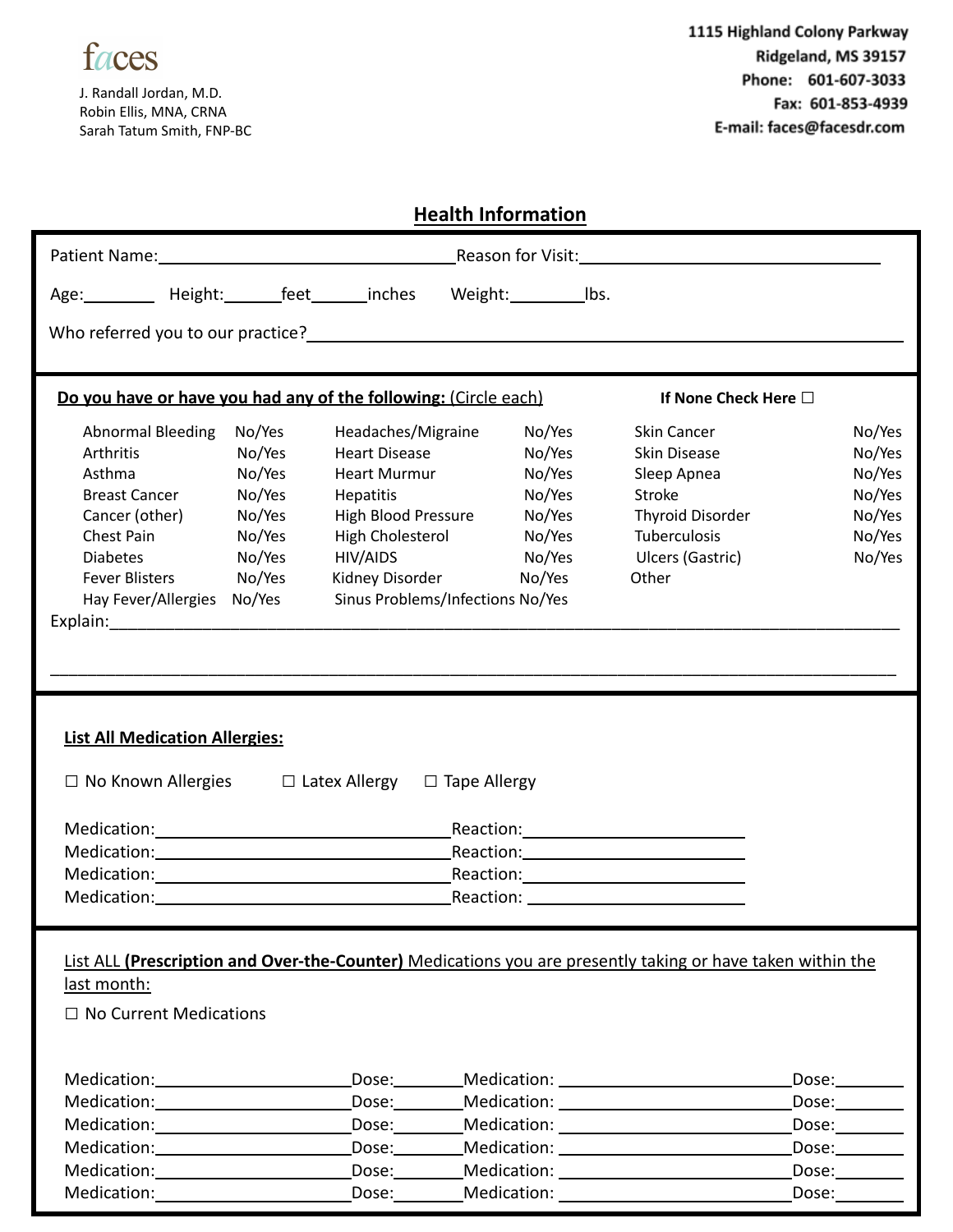

J. Randall Jordan, M.D. Robin Ellis, MNA, CRNA Sarah Tatum Smith, FNP-BC 1115 Highland Colony Parkway Ridgeland, MS 39157 Phone: 601-607-3033 Fax: 601-853-4939 E-mail: faces@facesdr.com

## STANDING AUTHORIZATION TO DISCUSS HEALTH INFORMATION WITH DESIGNATED PERSONS

\*Not to be used in connection with health information from substance abuse treatment or mental health problems. \*All items on this authorization must be completed or the request will not be honored. Use N/A if not applicable.

|                                                                                                                                                                                                                                                                                                                 | (first)                                  | (m. initial) | (last) |  |  |
|-----------------------------------------------------------------------------------------------------------------------------------------------------------------------------------------------------------------------------------------------------------------------------------------------------------------|------------------------------------------|--------------|--------|--|--|
| For this authorization, "My Health Information" means any and all information relating to my<br>course of examination and treatment. Including general information and inquires, arranging<br>appointments, identifying medications, discussing billing and payment, insurance and any other<br>related matter. |                                          |              |        |  |  |
| I authorize faces, pllc to discuss My Health Information with:                                                                                                                                                                                                                                                  |                                          |              |        |  |  |
|                                                                                                                                                                                                                                                                                                                 |                                          |              |        |  |  |
|                                                                                                                                                                                                                                                                                                                 |                                          |              |        |  |  |
|                                                                                                                                                                                                                                                                                                                 | Phone Number: 1999 March 1999 March 1999 |              |        |  |  |
| I refuse permission to disclose my heath information to anyone with the exception of my<br>primary care physician and/or referring physician.                                                                                                                                                                   |                                          |              |        |  |  |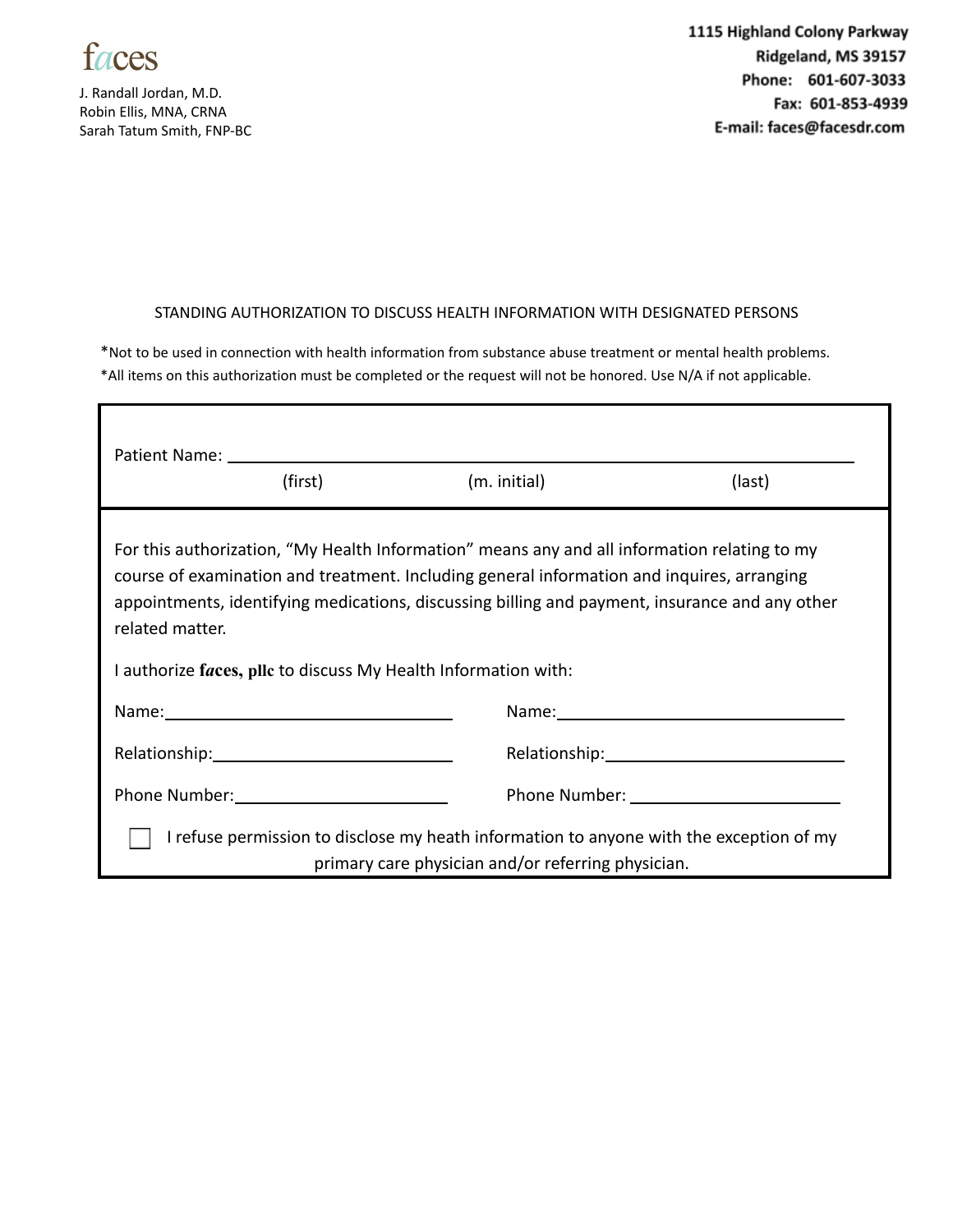I understand that:

- This authorization is voluntary. My treatment will not be impacted, no matter if I sign this authorization or not.
- If I do not sign this authorization, **f***a***ces**, **pllc** will not disclose my health information, with the exception of my primary care physician and/or referring physician.
- This authorization is valid for as long as you are a patient with **f***a***ces**, **pllc**. **If you wish to revoke this information you must request to fill out another authorization with updated information and a new signature.**
- Once my health information is disclosed as requested, it may no longer be protected by federal and state privacy(s) receiving it.
- The medical information released may contain information related to HIV status, AIDS, sexually transmitted diseases, mental health, drug and alcohol abuse, etc.

*Signature of Patient only: \_\_\_\_\_\_\_\_\_\_\_\_\_\_\_\_\_\_\_\_\_\_\_\_\_\_\_\_\_\_\_\_\_\_\_\_\_\_\_\_\_\_\_\_\_\_\_\_\_\_\_*Date:\_\_\_\_\_\_\_\_\_\_\_\_\_\_\_\_\_\_\_\_\_\_\_\_\_\_\_\_\_\_\_\_

## **Health Information**

**Family History:** Have any of your family members had any of the following? (Circle each; give family member if answer is yes)

| No Relevant Family History | No/Yes |                                    |
|----------------------------|--------|------------------------------------|
| Unknown - Adopted          | No/Yes |                                    |
| Autoimmune Disorder        | No/Yes | Member:                            |
| Colon Cancer               | No/Yes | Member:                            |
| <b>Diabetes</b>            | No/Yes | Member: ________________________   |
| Glaucoma                   | No/Yes |                                    |
| <b>Heart Disease</b>       | No/Yes |                                    |
| <b>High Blood Pressure</b> | No/Yes |                                    |
| High Cholesterol           | No/Yes | Member: __________________________ |
| Liver Disease              | No/Yes | Member: _______________________    |
| Lung Disease               | No/Yes |                                    |
| Malignant Melanoma         | No/Yes | Member: ________________________   |
| Obesity                    | No/Yes | Member:                            |
| Skin Cancer                | No/Yes | Member:                            |
| <b>Thyroid Disease</b>     | No/Yes | Member:                            |
| Scars/Keloids              | No/Yes | Member:                            |